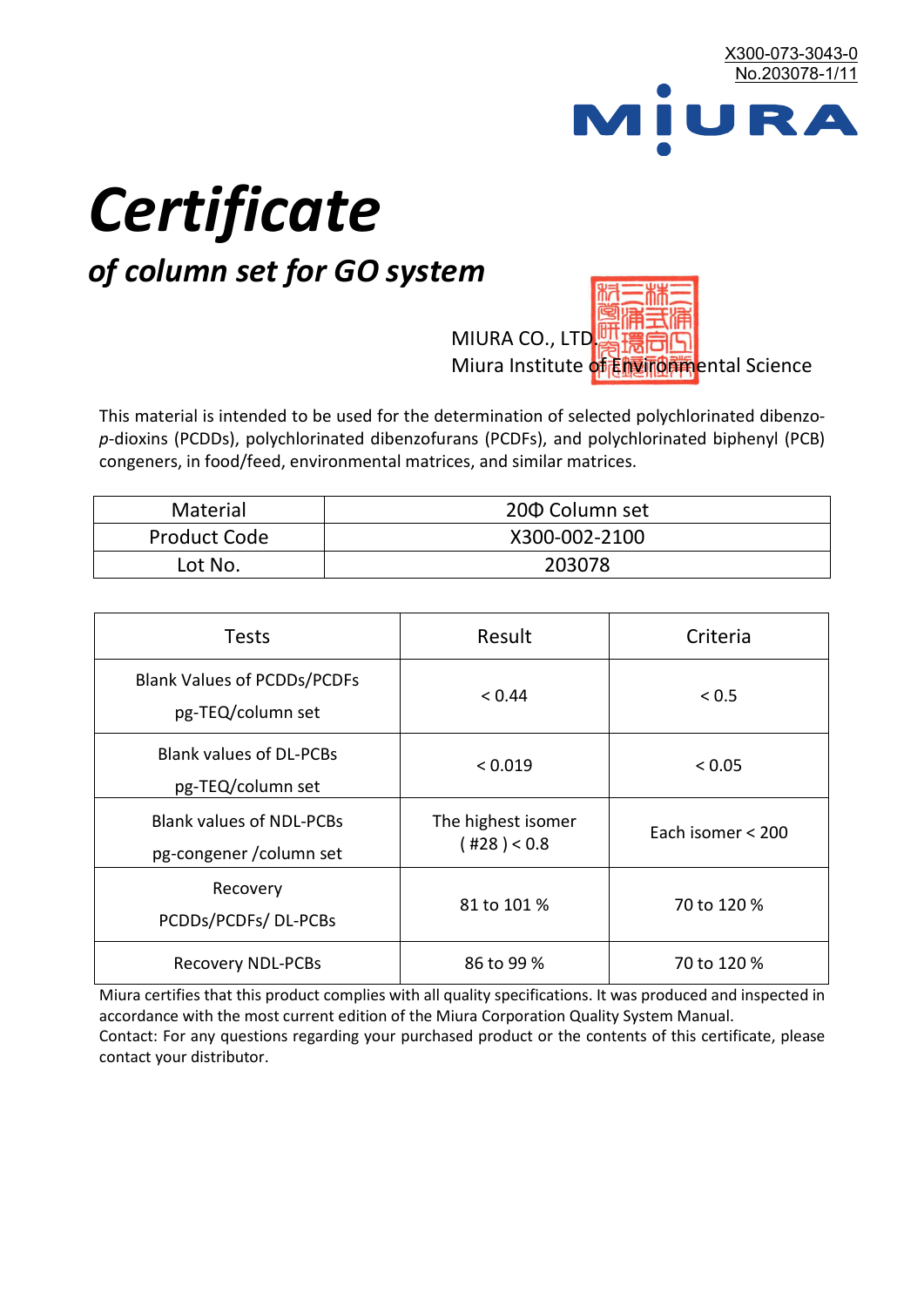## **DESCRIPTIONS**

**Lot Number:** The number mentioned on the labels on the column bag is the lot production number.

**Blank Level Values:** Blank level values, expressed as mass fractions (pg-TEQ per a column set), for selected PCB congeners, PCDD, and PCDF congeners are provided in Table 2. Blank level values are a reference value for which MIURA has the highest confidence in its accuracy, in that all known or suspected sources of bias have been investigated or taken into account (JIS K0311 or JIS K0312).

**Recovery Values (Sample):** Recovery values, expressed as percentages, are provided in Table 3 for selected mass labeled-PCB congeners, and selected mass labeled PCDD and PCDF congeners, based on selected mass labeled recovery standards added before GC-MS measurement. Recovery values meet EU regulations; however, the values meet the MIURA criteria for this certification, which are stricter than what is required by EU regulations.

#### **NOTICE AND WARNING TO USERS**

THE GO SYSTEM COLUMN SET IS INTENDED FOR DIOXIN ANALYTICAL USE ONLY, INCLUDING HAZARDOUS MATERIALS. BEFORE USE, READ THE SDS CAREFULLY; HANDLE PRODUCT AS A HAZARDOUS MATERIAL CAPABLE OF SKIN CORROSION AND/OR EYE DAMAGE.

#### **INSTRUCTIONS FOR STABILITY, STORAGE, AND USE**

**Stability and Storage:** The column set should be stored at room temperatures below 25 °C until use. It should not be frozen or exposed to sunlight or ultraviolet radiation. After removing from the bags, the contents should be used immediately, especially, because the concentration column (lower) "Alumina" can be deactivated under high-humidity. Storing of the removed column set is not recommended.

**Use:** If storing in a cold room or refrigerator, bring them to room temperature (let stand for approximately 30 min), remove water condensed on the surface of the bags. Carefully remove the bags to avoid damage of the column. Use the same lot number with one column set. For more information of column set refer to the operation manual.

### **ANALYTICAL METHODS USED AT MIURA**

For preparation of blank test, several column sets chosen at random per lot production were allowed to reach ambient temperature; two types of the purification columns (upper: silver nitrate silica gel, and lower: sulfuric acid silica gel) were assembled, and 10 mL of n-hexane was added to wet the top of the column with the designated column cap and disposable syringe. Then, a known amount of internal standard solution (containing selected labeled PCB, PCDDs, and PCDFs congeners; as shown in Table 1) dissolved in 6 mL of n-hexane was added to the top of the column with disposable syringe, and the syringe was washed with 2 x 2 mL of n-hexane; the n-hexane was injected into the column again. Then, the purification columns assembled with the concentration columns (upper) and (lower) were set to the each system unit immediately. After two fractions (dioxin and PCB fractions) were obtained from each system unit, a known amount of the recovery standard solution was added to each concentration vessel. Finally, both fractions were concentrated using an evaporation system under nitrogen to 0.01 mL.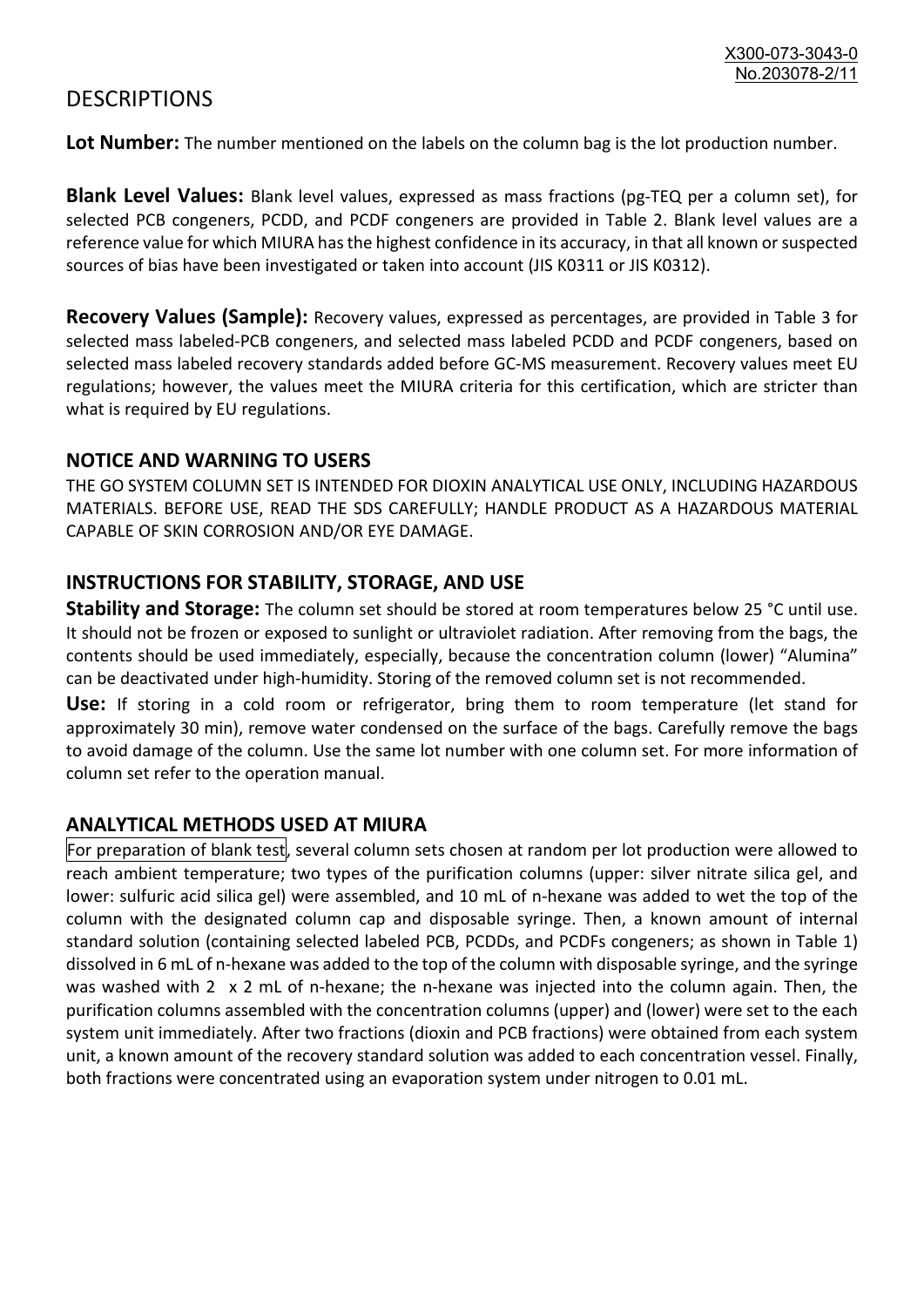X300-073-3043-0 No.203078-3/

| Compounds                          | Standard                      | Maker Code     | Maker                           | <b>Diluted</b><br>Concentration |
|------------------------------------|-------------------------------|----------------|---------------------------------|---------------------------------|
|                                    | Internal Standard             | DF-SS-A        |                                 | $10$ ng/mL<br>in decane         |
| PCDDs and PCDFs,<br><b>DL-PCBs</b> | <b>Internal Standard</b>      | DFP-LCS-B      | Wellington<br>Laboratories Inc. |                                 |
|                                    | Recovery (Surrogate) Standard | DF-IS-J        |                                 |                                 |
| <b>NDL-PCBs</b>                    |                               | <b>MBP-28</b>  |                                 |                                 |
|                                    | Internal Standard             | <b>MBP-52</b>  |                                 |                                 |
|                                    |                               | MBP-101        |                                 |                                 |
|                                    |                               | <b>MBP-138</b> |                                 |                                 |
|                                    |                               | MBP-153        |                                 |                                 |
|                                    | Recovery (Surrogate) Standard | <b>MBP-19</b>  |                                 |                                 |
|                                    |                               | <b>MBP-70</b>  |                                 |                                 |
|                                    |                               | <b>MBP-111</b> |                                 |                                 |
|                                    |                               | MBP-162        |                                 |                                 |
|                                    |                               | <b>MBP-178</b> |                                 |                                 |

Table 1. Standard solutions used for recovery tests.

The concentrated dioxin fraction was analyzed using gas chromatography / high resolution mass spectrometry (GC/HRMS) operated in electron impact (EI) mode. A 0.25 mm ID × 60 m fused silica capillary (BPX-DXN, TRAJAN) was used. The concentrated PCB fraction was analyzed using GC/HRMS operated in EI mode. A 0.25 mm ID × 60 m fused silica capillary (HT8-PCB, TRAJAN) was used. All injections were 2 μL using a splitless inlet. The results, blank level values, are provided in Table 2. The chromatograms of each compounds are shown at page 6 and after. Furthermore, the dioxin and PCB fractions were analyzed using gas chromatography / low resolution mass spectrometry operated in total ion scan (m/z 50 to 500) mode, to confirm if interferences may affect determination of target compounds by GC/HRMS are included in the fractions, the chromatograms are not shown here.

For the recovery test (sample), The sunflower seed oil from Helianthus annuus (S5007-1L, Sigma Aldrich) was dissolved in 2 mL of n-hexane. A known amount of the internal standard solution was added to the flask, mixed, and allowed to equilibrate. First, several column sets chosen at random per lot production were allowed to reach ambient temperature; the purification columns (upper) and (lower) were assembled. 10 mL of n-hexane was added to wet the top of the column with the designated column cap and disposable syringe. Then, the sample with the internal standard was injected into the top of the column with the disposable syringe, and the syringe was washed with 2 x 2 mL of n-hexane; the n-hexane was injected into the column again. The purification column was assembled with the concentration column (upper) and (lower), and set to the each system unit immediately. After obtaining two fractions from the system unit, the dioxin and PCB fractions were concentrated using an evaporation system under nitrogen to approximately 0.01 mL. After the addition of a known amount of recovery standard solution, the both fractions were concentrated to 0.02 mL; then dioxin and PCB in each fractions were analyzed using GC/HRMS as mentioned above test. The inspection results is displayed in Table 3.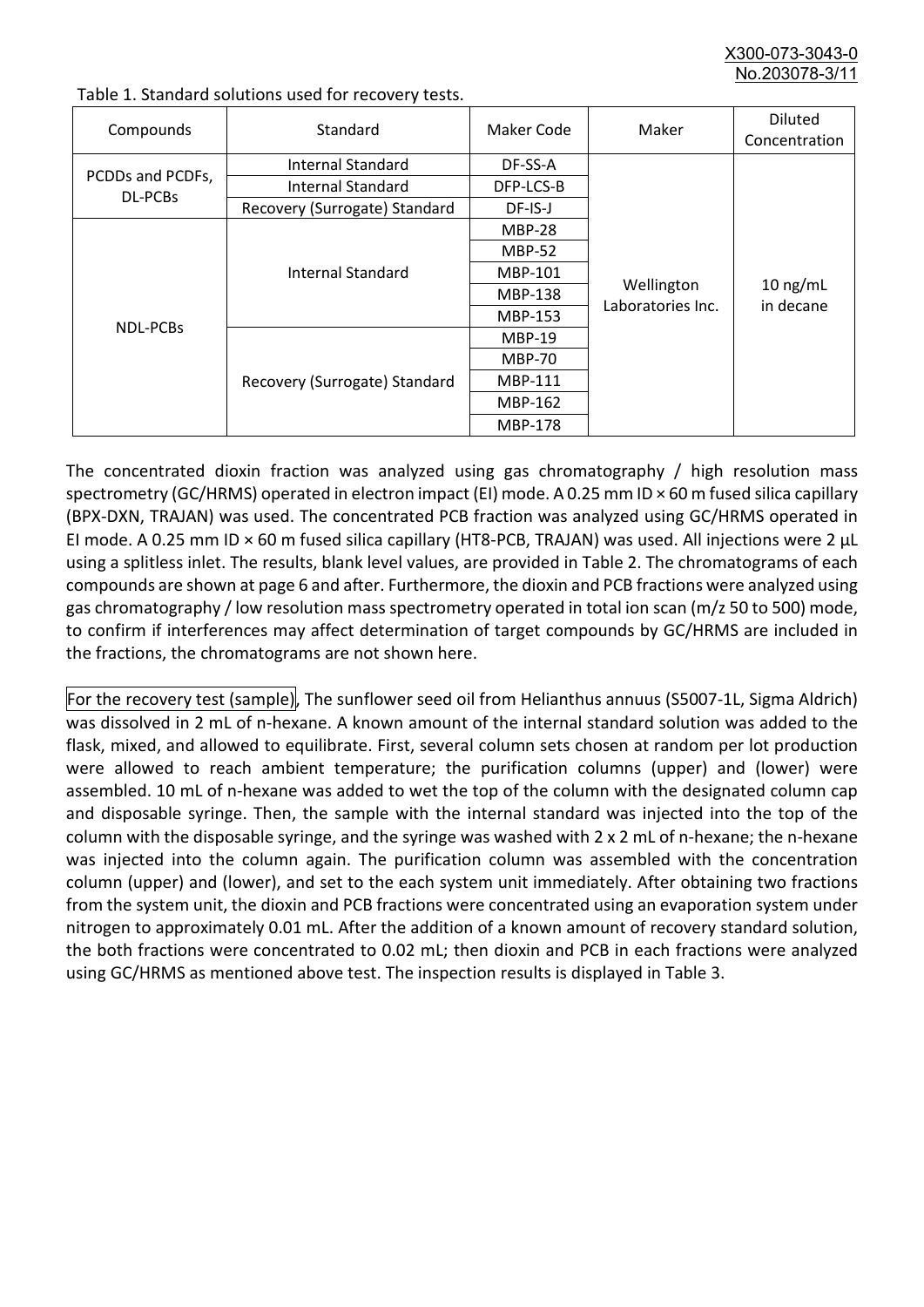X300-073-3043-0 No.203078-4/11

|  | Table 2 Blank levels of dioxins (PCDDs/PCDFs and DL-PCBs) and NDL-PCBs per column set. |
|--|----------------------------------------------------------------------------------------|
|--|----------------------------------------------------------------------------------------|

| abic 2 Diarik icveis of dioxins (I CDD3/TCDTs and DET CD3/ and NDET CD3 pcr column sett.<br>Congener | Concentration | <b>LOQ</b> | <b>LOD</b> | $S/N=3$   | TEQ*      |
|------------------------------------------------------------------------------------------------------|---------------|------------|------------|-----------|-----------|
|                                                                                                      | pg/column     | pg/column  | pg/column  | pg/column | pg/column |
| 2,3,7,8-TeCDD                                                                                        | <b>ND</b>     | 0.29       | 0.09       | 0.07      | 0.09      |
| 1,2,3,7,8-PeCDD                                                                                      | <b>ND</b>     | 0.30       | 0.09       | 0.02      | 0.09      |
| 1,2,3,4,7,8-HxCDD                                                                                    | <b>ND</b>     | 0.8        | 0.2        | 0.2       | 0.02      |
| 1,2,3,6,7,8-HxCDD                                                                                    | <b>ND</b>     | 0.7        | 0.2        | 0.2       | 0.02      |
| 1,2,3,7,8,9-HxCDD                                                                                    | <b>ND</b>     | 0.8        | 0.2        | 0.2       | 0.02      |
| 1,2,3,4,6,7,8-HpCDD                                                                                  | <b>ND</b>     | 1.3        | 0.4        | 0.1       | 0.004     |
| <b>OCDD</b>                                                                                          | <b>ND</b>     | 1.9        | 0.6        | 0.08      | 0.00018   |
| 2,3,7,8-TeCDF                                                                                        | <b>ND</b>     | 0.9        | 0.3        | 0.1       | 0.03      |
| 1,2,3,7,8-PeCDF                                                                                      | <b>ND</b>     | 0.8        | 0.2        | 0.08      | 0.006     |
| 2,3,4,7,8-PeCDF                                                                                      | <b>ND</b>     | 0.5        | 0.2        | 0.07      | 0.06      |
| 1,2,3,4,7,8-HxCDF                                                                                    | <b>ND</b>     | 0.6        | 0.2        | 0.1       | 0.02      |
| 1,2,3,6,7,8-HxCDF                                                                                    | <b>ND</b>     | 0.9        | 0.3        | 0.1       | 0.03      |
| 1,2,3,7,8,9-HxCDF                                                                                    | <b>ND</b>     | 0.6        | 0.2        | 0.1       | 0.02      |
| 2,3,4,6,7,8-HxCDF                                                                                    | <b>ND</b>     | 0.6        | 0.2        | 0.09      | 0.02      |
| 1,2,3,4,6,7,8-HpCDF                                                                                  | <b>ND</b>     | 1.0        | 0.3        | 0.08      | 0.003     |
| 1,2,3,4,7,8,9-HpCDF                                                                                  | <b>ND</b>     | 1.1        | 0.3        | 0.09      | 0.003     |
| <b>OCDF</b>                                                                                          | <b>ND</b>     | 2.0        | 0.6        | 0.2       | 0.00018   |
| #81 (3,4,4',5-TeCB)                                                                                  | <b>ND</b>     | 0.7        | 0.2        | 0.03      | 0.00006   |
| #77 (3,3',4,4'-TeCB)                                                                                 | <b>ND</b>     | 1.5        | 0.5        | 0.03      | 0.00005   |
| #126 (3,3',4,4',5-PeCB)                                                                              | <b>ND</b>     | 0.4        | 0.1        | 0.09      | 0.01      |
| #169 (3,3',4,4',5,5'-HxCB)                                                                           | <b>ND</b>     | 0.9        | 0.3        | 0.05      | 0.009     |
| #123 (2',3,4,4',5-PeCB)                                                                              | <b>ND</b>     | 0.4        | 0.1        | 0.02      | 0.000003  |
| #118 (2,3',4,4',5-PeCB)                                                                              | <b>ND</b>     | 0.7        | 0.2        | 0.02      | 0.000006  |
| #105 (2,3,3',4,4'-PeCB)                                                                              | <b>ND</b>     | 0.4        | 0.1        | 0.02      | 0.000003  |
| #114 (2,3,4,4',5-PeCB)                                                                               | <b>ND</b>     | 0.6        | 0.2        | 0.02      | 0.000006  |
| #167 (2,3',4,4',5,5'-HxCB)                                                                           | <b>ND</b>     | 0.4        | 0.1        | 0.02      | 0.000003  |
| #156 (2,3,3',4,4',5-HxCB)                                                                            | <b>ND</b>     | 0.5        | 0.1        | 0.02      | 0.000003  |
| #157 (2,3,3',4,4',5'-HxCB)                                                                           | <b>ND</b>     | 0.6        | 0.2        | 0.02      | 0.000006  |
| #189 (2,3,3',4,4',5,5'-HpCB)                                                                         | <b>ND</b>     | 0.4        | 0.1        | 0.01      | 0.000003  |
| #28 (2,4,4'-TrCB)                                                                                    | 0.8           | 0.4        | 0.1        | 0.02      |           |
| #52 (2,2',5,5'-TeCB)                                                                                 | 0.5           | 0.3        | 0.1        | 0.03      |           |
| #101 (2,2',4,5,5'-PeCB)                                                                              | (0.2)         | 0.4        | 0.1        | 0.02      |           |
| #138 (2,2',3,4,4',5'-HxCB)                                                                           | <b>ND</b>     | 0.6        | 0.2        | 0.02      |           |
| #153 (2,2',4,4',5,5'-HxCB)                                                                           | <b>ND</b>     | 1.1        | 0.3        | 0.02      |           |
| #180 (2,2',3,4,4',5,5'-HpCB)                                                                         | <b>ND</b>     | 0.6        | 0.2        | 0.02      |           |

\* TEQ: Toxicity Equivalents (are applied WHO-TEF(2006))

- 1. The figures in the parentheses in the concentration of actual measurement denote the concentration of the LOD or more and less than the LOQ.
- 2. ND in the concentration of actual measurement denotes less than the LOD.
- 3. TEQ are calculated with an actual measurement which is the concentration of the LOQ or more, and an actual measurement which is the concentration of the LOD or more and less than the LOQ, respectively. For values less than the LOD, TEQ are calculated with the LOD.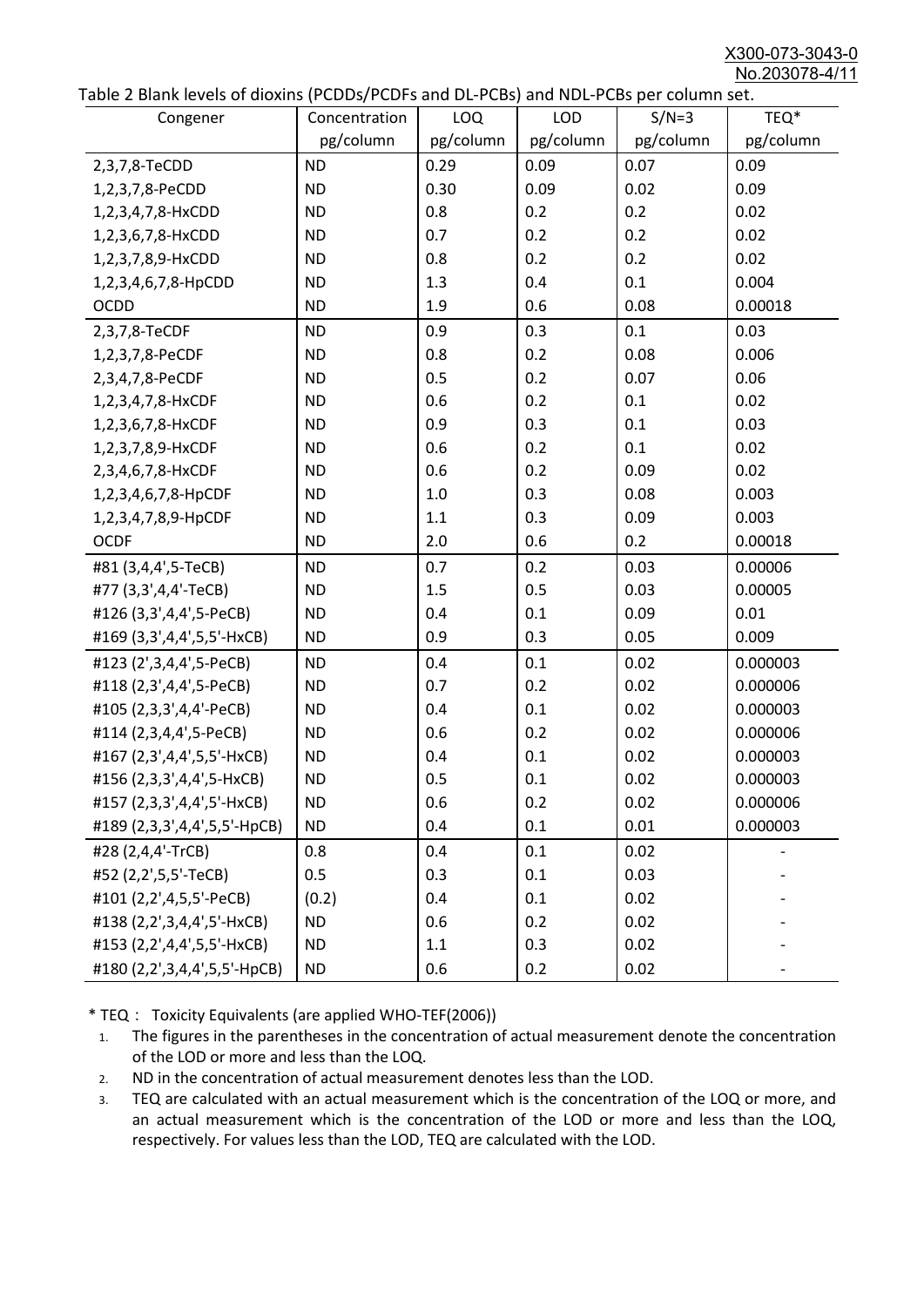| uwic J.<br>Recoveries of fabeled internal standar |        |
|---------------------------------------------------|--------|
| Congener                                          | Sample |
| 2,3,7,8-TeCDD                                     | 81%    |
| 1,2,3,7,8-PeCDD                                   | 89%    |
| 1,2,3,4,7,8-HxCDD                                 | 92%    |
| 1,2,3,6,7,8-HxCDD                                 | 96 %   |
| 1,2,3,7,8,9-HxCDD                                 | 86%    |
| 1,2,3,4,6,7,8-HpCDD                               | 91%    |
| <b>OCDD</b>                                       | 88%    |
| 2,3,7,8-TeCDF                                     | 92%    |
| 1,2,3,7,8-PeCDF                                   | 95 %   |
| 2,3,4,7,8-PeCDF                                   | 101%   |
| 1,2,3,4,7,8-HxCDF                                 | 91%    |
| 1,2,3,6,7,8-HxCDF                                 | 95 %   |
| 1,2,3,7,8,9-HxCDF                                 | 100 %  |
| 2,3,4,6,7,8-HxCDF                                 | 93%    |
| 1,2,3,4,6,7,8-HpCDF                               | 88%    |
| 1,2,3,4,7,8,9-HpCDF                               | 92%    |
| <b>OCDF</b>                                       | 99%    |
| #81 (3,4,4',5-TeCB)                               | 91%    |
| #77 (3,3',4,4'-TeCB)                              | 89 %   |
| #126 (3,3',4,4',5-PeCB)                           | 93 %   |
| #169 (3,3',4,4',5,5'-HxCB)                        | 96 %   |
| #123 (2',3,4,4',5-PeCB)                           | 91%    |
| #118 (2,3',4,4',5-PeCB)                           | 84%    |
| #105 (2,3,3',4,4'-PeCB)                           | 85%    |
| #114 (2,3,4,4',5-PeCB)                            | 92%    |
| #167 (2,3',4,4',5,5'-HxCB)                        | 88%    |
| #156 (2,3,3',4,4',5-HxCB)                         | 91%    |
| #157 (2,3,3',4,4',5'-HxCB)                        | 89%    |
| #189 (2,3,3',4,4',5,5'-HpCB)                      | 90%    |
| #28 (2,4,4'-TrCB)                                 | 86%    |
| #52 (2,2',5,5'-TeCB)                              | 99%    |
| #101 (2,2',4,5,5'-PeCB)                           | 95%    |
| #138 (2,2',3,4,4',5'-HxCB)                        | 97%    |
| #153 (2,2',4,4',5,5'-HxCB)                        | 96%    |
| #180 (2,2',3,4,4',5,5'-HpCB)                      | 95%    |

Table 3. Recoveries of labeled internal standards.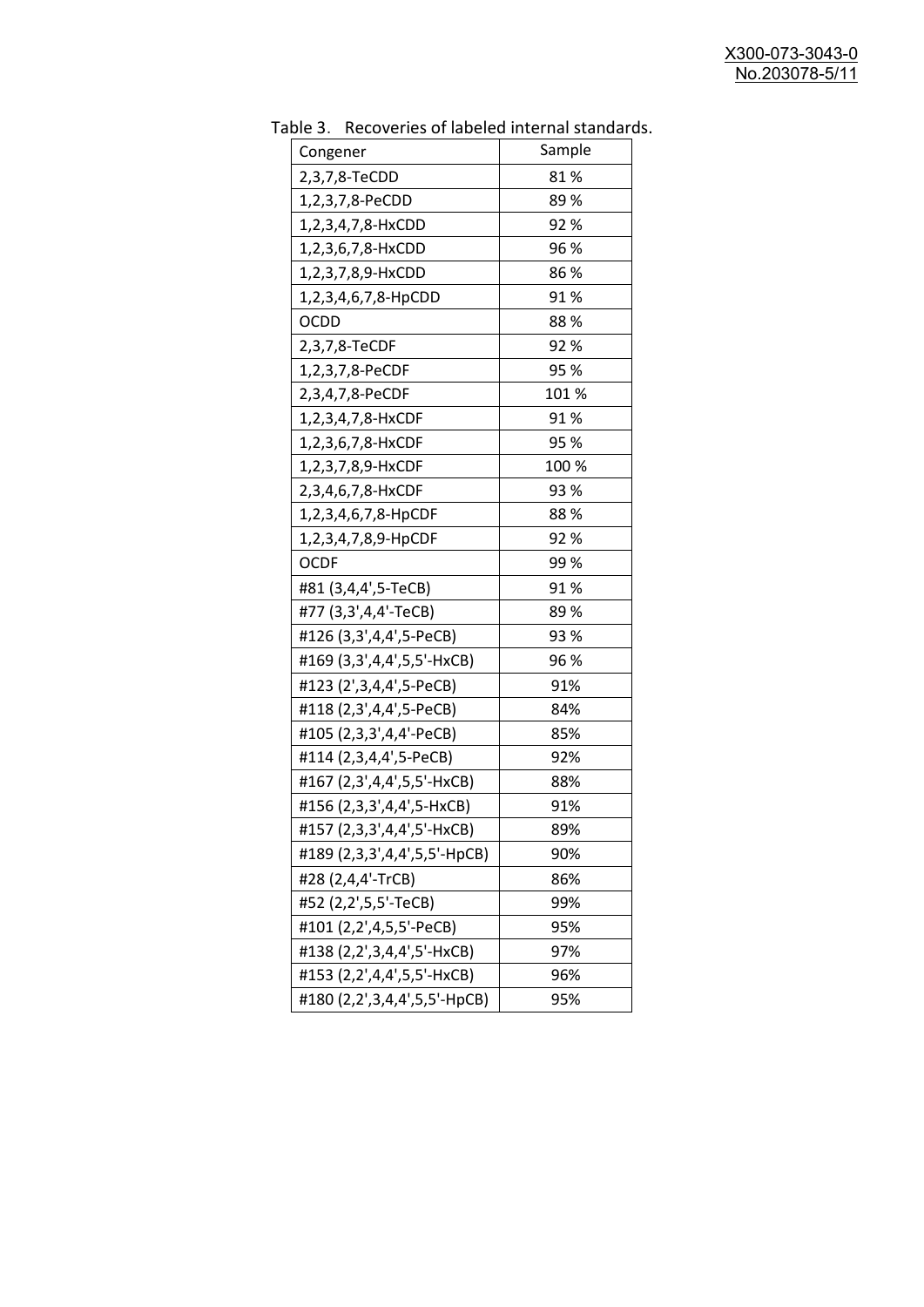#### **Compound View** Page 1

DqData : M:\Diok\DqData\2021\C1E113\BPX-078-1 Injection : C1E113001X

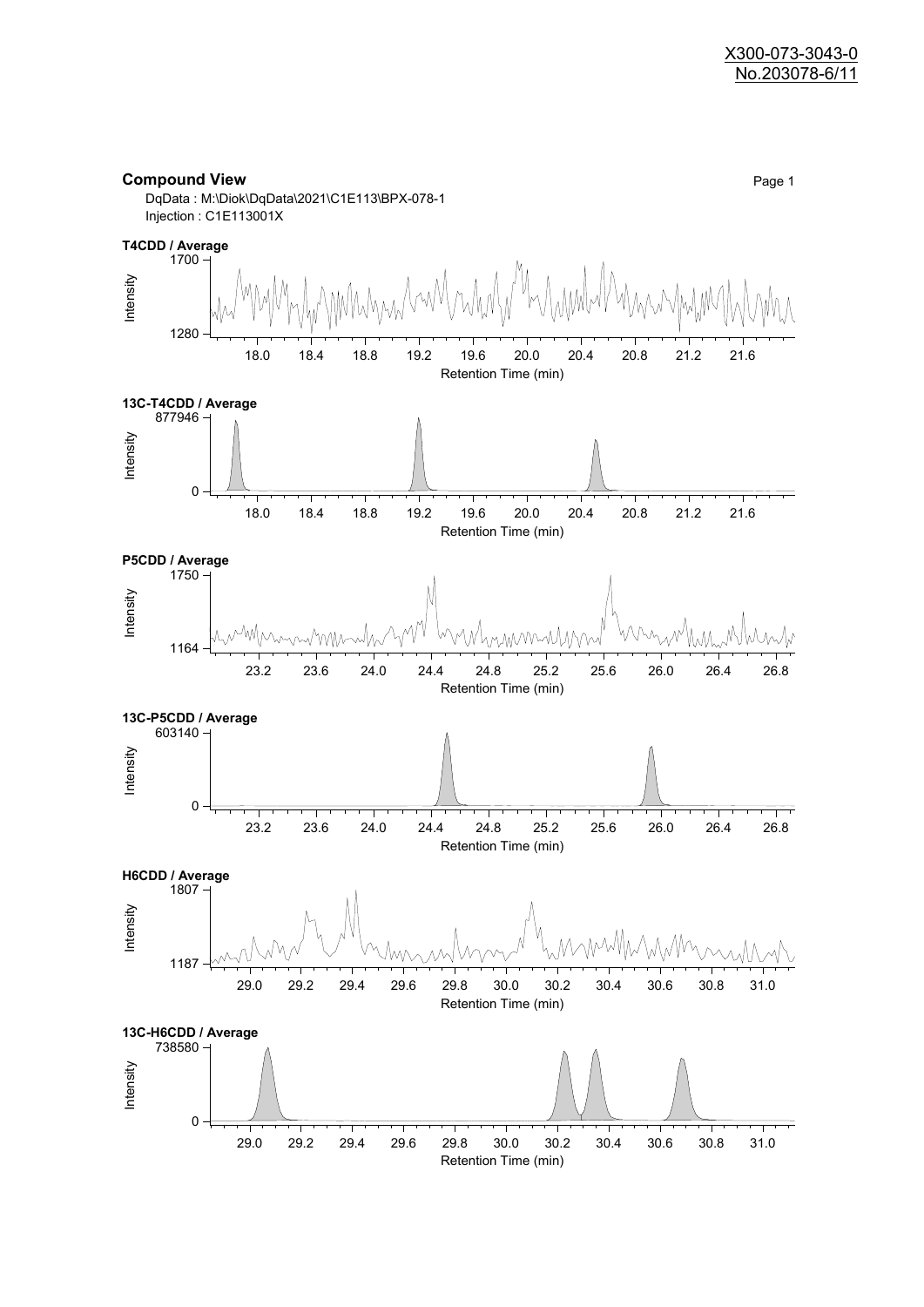#### X300-073-3043-0 No.203078-7/11



Retention Time (min)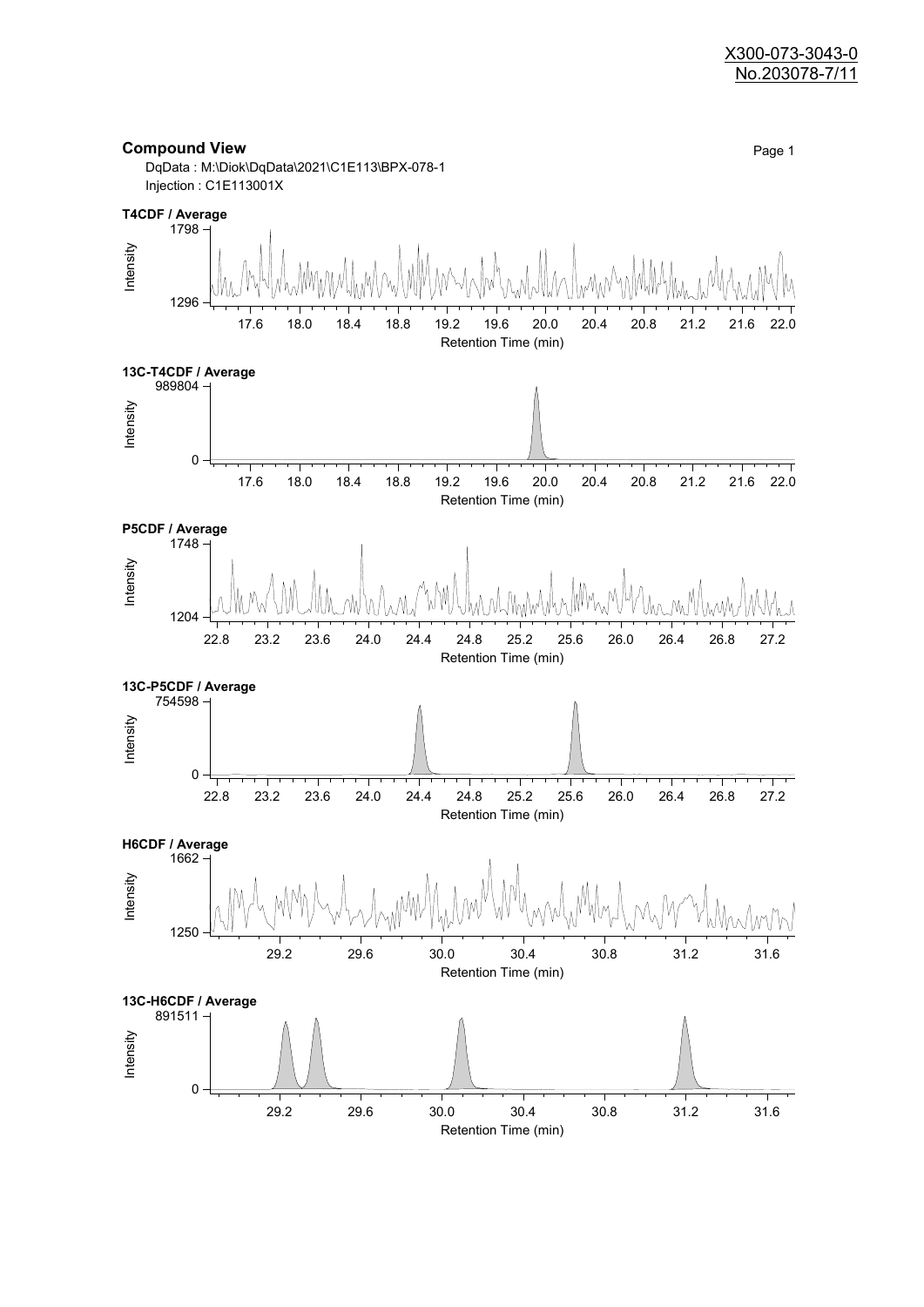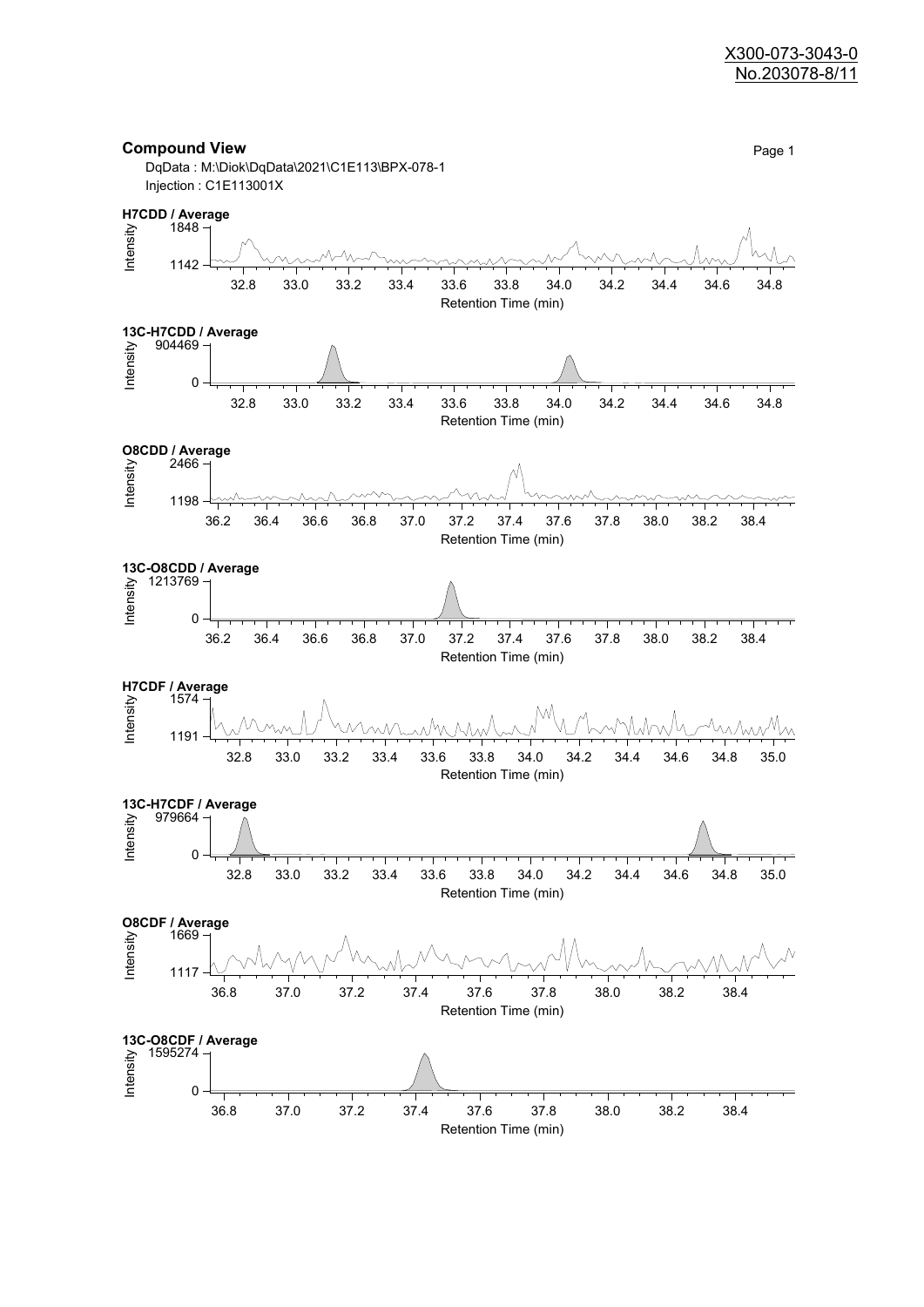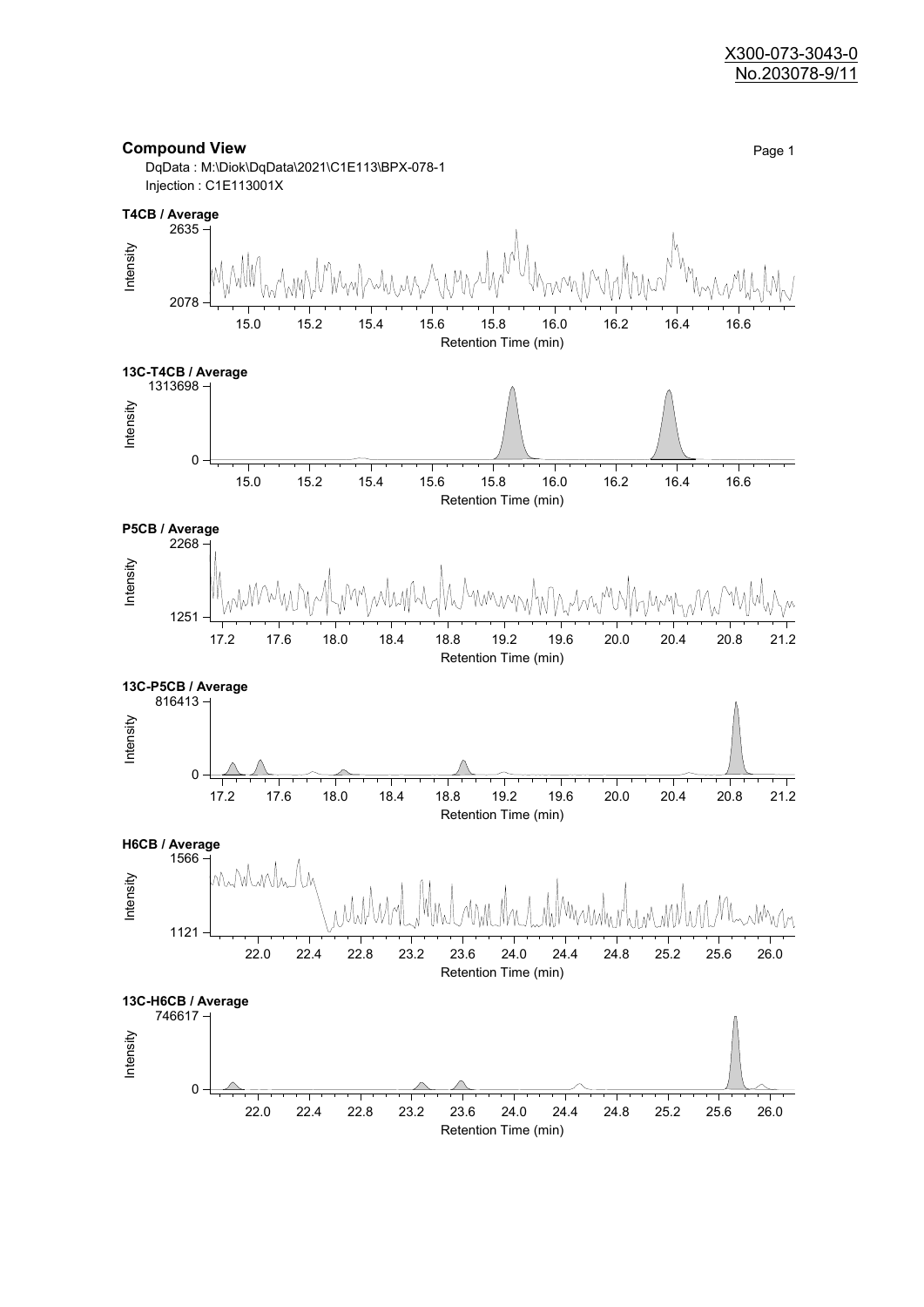